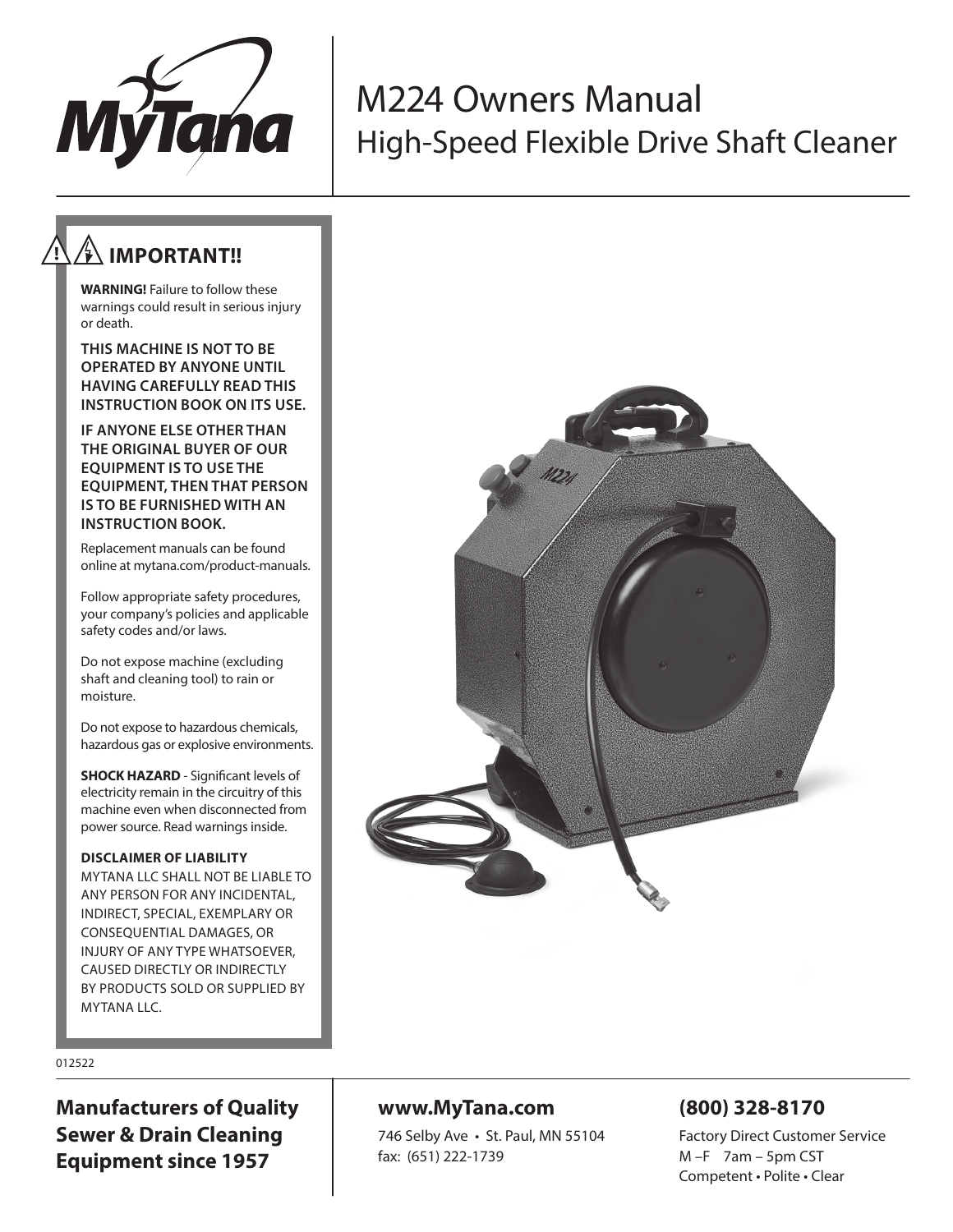### **ALL OPERATORS: Read the operating instructions on the these pages before operating equipment.**

- **BEFORE STARTING** your first job **–** Read the "**Safefy First**" section below.
- **EXAMPLE MOTOR WHEN NOT IN USE –** Never walk away from the

machine when it is running

**PROTECTIVE EQUIPMENT** Operators should wear protective eyewear and gloves when operating this machine. Tuck in any loose clothing and tie up long hair.

# Safety First

**DO NOT OPERATE HIGH SPEED CLEANER** if the flex drive shaft is not inserted into a pipe

- $\blacktriangleright$  The spinning shaft and spinning cutting tools can be hazardous to the operator, bystanders, or may damage objects in the immediate vicinity.
- $\blacktriangleright$  Spinning cutting tools and chain flails can be unbalanced and hard to control when not constrained inside a pipe.



#### **DO NOT REMOVE THE OUTER PANEL OR THE CENTER HUB COVER DURING OPERATION.**

You may need to remove the outer panel or center hub cover if you need to repair or replace the flexible shaft cable.

#### **CAUTION MUST BE USED AS THESE COVERS PROTECT THE OPERATOR FROM ROTATING MACHINERY HAZARDS AND ELECTRICAL SHOCK.**

 $\blacktriangleright$  Before doing any work to the shaft, disconnect the machine from the power source.

#### **LET UNIT STAND 5-10 MINUTES BEFORE REMOVING PANELS TO DE-CHARGE THE CIRCUITRY.**

 $\triangleright$  Continue to use caution as you remove the center cover as the circuit board can remain energized for a period of time.

**ALWAYS ASSUME THE CIRCUIT BOARD IN THE M224 IS ENERGIZED AND DANGEROUS. DO NOT TOUCH WITH HANDS OR METAL TOOLS THAT COULD SHORT OR DISCHARGE THE CAPACITORS. THIS POWER SUPPLY STORES ENERGY FOR A PERIOD OF TIME AFTER BEING CONNECTED TO POWER AND SHOULD ALWAYS BE ASSUMED TO BE A RISK FOR ELECTRICAL SHOCK.**

# Getting Started

The M224 arrives fully assembled from the factory, except for attaching a cutting tool.

The luggage style handle telescopes to make rolling the unit easy. You should never lift the M224 with the luggage handle. Use the carry handle on top of the frame to lift.

# Basic Operation

### **Attach a cleaning tool**

Do not attach a cleaning tool until you are at the job site.

Blades are sharp and could cause injury, or the extra weight of an attachment could damage the shaft if transported while attached.

Position the M224 Cleaner near the opening and retract the luggage handle.



Loosen the shaft lock knob on the shaft feed and pull out enough cable to attach the tool.

It is good practice to start with a smaller blade or attachment to clear blockages first, then come back with

larger ones to clean the pipe walls.

Use a 5/32" hex key/allen wrench to attach:

- a blade with a slip-joint fitting
- our chain flail attachment
- our universal whip, which will let you attach the tool of your choice.

Be sure to tighten the screws on the slip-joint fitting or whip securely before inserting in to the pipe.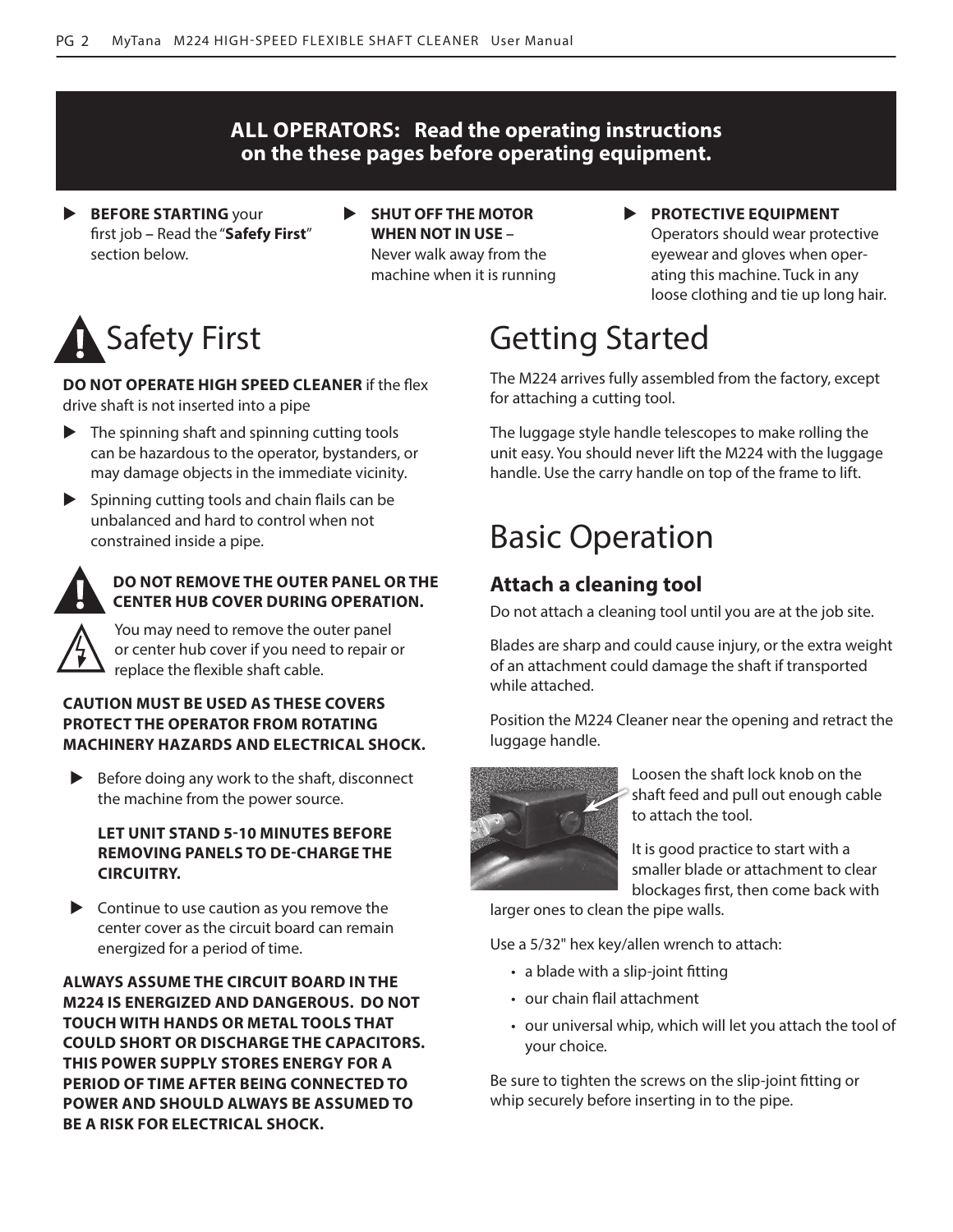### **Power up the machine**

Plug the power cable to extension cord to supply standard residential 120V AC/15-amp service to the machine.

The cooling fan will start immediately regardless of the position of the emergency e-Stop switch.

Uncoil the foot pedal and locate it on a flat surface where pressure can easily be applied and released.

Twist the e-Stop switch until it pops. The green LED light will illuminate meaning the M224 is ready to operate.



### **Insert the flexible shaft into the pipe**

Loosen the shaft lock knob on the shaft feed again if necessary, and pull/unwind a length of flex drive shaft that will reach and get into the opening of the pipe to be cleared.

**Never run the machine with the flex drive shaft with attachment outside of the pipe as any cutting tools can interfere with the machine housing or injure the operator or bystanders.** 

Once the cutting tool end is safely into the pipe, hold the shaft with both hands and depress the foot pedal to begin rotation of the shaft.

 $\blacktriangleright$  There is a normal short delay when the foot pedal is depressed for safety reasons to avoid inadvertent spinning of the shaft/tool.

Continue to feed the flex shaft into the pipe as far as needed to address the particular cleaning requirement of the pipe/job.

 $\blacktriangleright$  If at anytime you need to stop rotation of the shaft, lift up on the foot pedal or depress the e-Stop switch in emergencies.

### **Obstructions**

The flexible shaft cleaner will spin at a constant speed and holding the shaft lets the operator feel when it hits an obstruction. Pull back a bit and advance again repeatedly to work the cutting tool through the blockage.

#### **DO NOT FORCE the tool into a blockage.**

Experience will determine how fast you can advance the cable into the obstruction to avoid the torque controller shutting down the motor (see below) or spinning off the tool head.

Each job will be different depending on the type and level of obstruction or scaling, the inside diameter reduction due to debris, and the tool type and size that is mounted on the flex drive shaft.

### **Difficulties, SmartDrive controller**

When the attachment encounters a tough blockage, the SmartDrive controller will monitor the torque level and may stop the machine momentarily. This is normal and helps to prevent damage to the flex drive shaft.

If the machine stops during heavy cleaning remove the shaft from the blockage slowly until the motor restarts. If the foot pedal is not engaged, repress to start the motor.

If the machine is continually stopping, it means the feed rate is too fast, or possibly the wrong tool was selected. Slow down the advance rate, or try smaller diameter cutter or chain flail.

Complete the cleaning work in steps from smaller to larger tool size. Be careful to not run the cable in to a line larger than the attachment is suited for. This will cause the tool to flop and it could twist off damaging the shaft.

### **Finishing up**

Wipe down the flexible shaft as it is pulled from the pipe, and feed it back in to the drum. This keeps the drum clean and helps avoid the shaft sticking together.

Remove any attachment and clean.

Re-tighten the shaft lock knob.